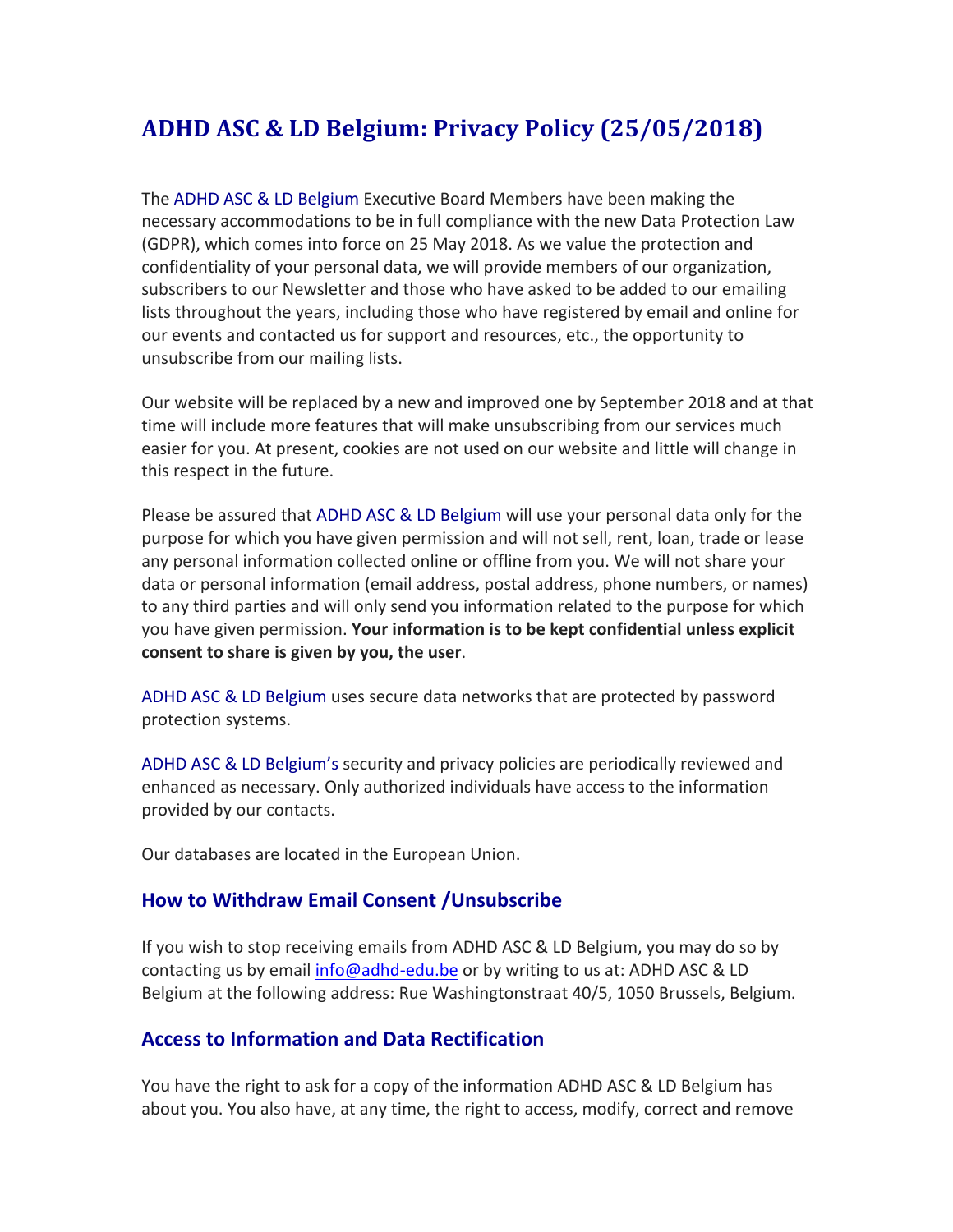the data collected in our database about you. You can request this by contacting us at: info@adhd-edu.be or by writing to us at: ADHD ASC & LD Belgium, Rue Washington 40/5, 1050 Brussels, Belgium.

## **What Personal Data Does ADHD ASC & LD Belgium Process?**

We need a lawful basis to collect and use your personal data under data protection law. The law allows for six ways to process personal data (and additional ways for sensitive personal data). Four of these are relevant to the types of processing that we carry out. ADHD ASC & LD Belgium only collects the personal data needed to carry out a service requested by you or by a third party, namely:

- 1. Your consent (for example, to send you information/notifications by email)
- 2. Contractual relationships (for example, to provide you with services that you have requested or purchased from us, application forms for courses you attended, membership applications, contracts for services you provided)
- 3. The processing that is necessary for compliance with a legal obligation (for example, processing your information in end-of-financial year bank statements for events attended, training received and services provided, to process a donation, and to carry out due diligence on larger donations)
- 4. ADHD ASC & LD Belgium's legitimate interests

When we use your personal information, we will always consider if it is fair and balanced to do so and if it is within your reasonable expectations. We will balance your rights and our legitimate interests to ensure that we use your personal information in ways that are not unduly intrusive or unfair. Our legitimate interests include:

Governance-related Activities: including delivery of our charitable purposes, statutory and financial reporting and other regulatory compliance purposes

Administration and Operational Management: including responding to solicited enquires, providing information about our services (workshops, training, conferences, etc.) event management, the administration of volunteers including those who come to us through programmes, such as: Erasmus, Leonardo di Vinci and the like, and any other activities we undertake to raise awareness about ADHD, ASC, Dyslexia, etc.

# **Processing of Personal Data by ADHD ASC & LD Belgium**

What personal data do we collect: We may collect the following personal information depending on how you provide such information. (for example: any paper forms you complete; correspondence with us for administration or contractual purposes; digital forms completed online or via or website)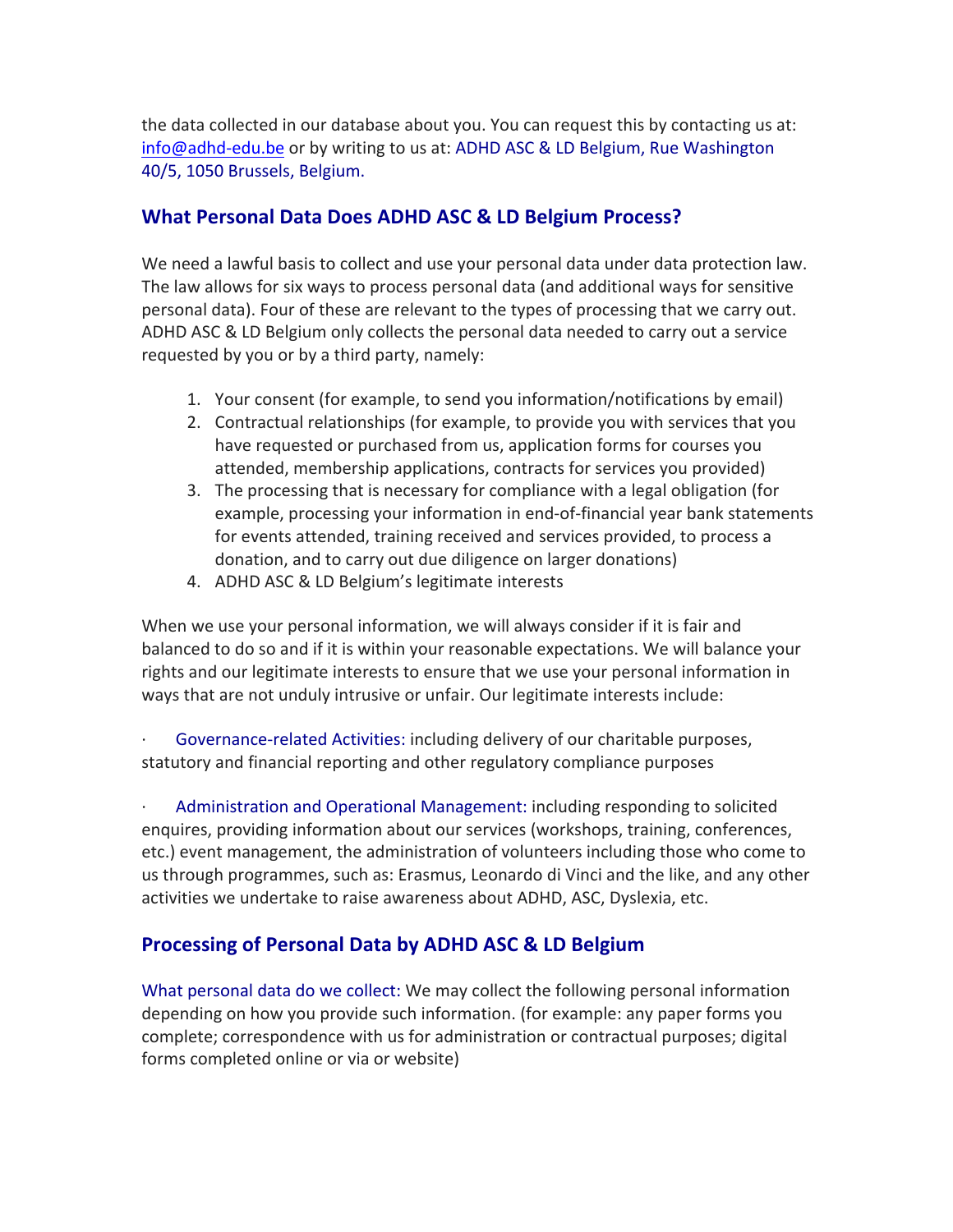We may collect data about professional contacts and partners with whom we work. Personal data collected in this way will be processed in accordance with data protection legislation and this policy. We may send our professional partners information and updates about our work (primarily by email). Such contacts can opt out of receiving this **information at any time.** 

We may maintain a record of information related to policymakers (MP, MEPs) and education authorities (schools) to enable us to undertake our campaigning activity in furtherance of our charitable aims. This will include keeping a record of contact details such as addresses, telephone numbers and email addresses as well as publicly available voting records and committee and group memberships.

When do we collect your personal data: We collect personal data for many reasons, including providing you with services, communicating with you and sending you information that you have requested, and administering campaigns and donations. Depending on how you interact with us, we may process data for the following reasons.

- to provide you with advice or support that you have requested
- $\cdot$  to administer services ADHD ASC & LD Belgium is providing for you
- $\cdot$  to communicate with you regarding ADHD ASC & LD Belgium's planned activities for your benefit, to share important information about the latest research, to inform you about webinars and conferences given by other organizations with whom we collaborate, and for fundraising and campaigning activities
- $\cdot$  to comply with applicable laws and regulations and requests from statutory agencies

Why do we process your personal data: We only process these data in certain situations:

- $\cdot$  If you have explicitly given us your permission to do so;
- $\cdot$  If it is necessary to process the data in order to provide a service you have requested (e.g. needing your address to send you a publication or your bank account number to receive a payment when you apply to become a member or for admittance to one of our events, etc.);
- If we are legally obliged to process your data (for example, your personal data and ID number to issue further documentation with regards to an event or project);
- $\cdot$  If it is necessary in the public interest or for a legitimate purpose (for example, displaying organisations and professionals on our website).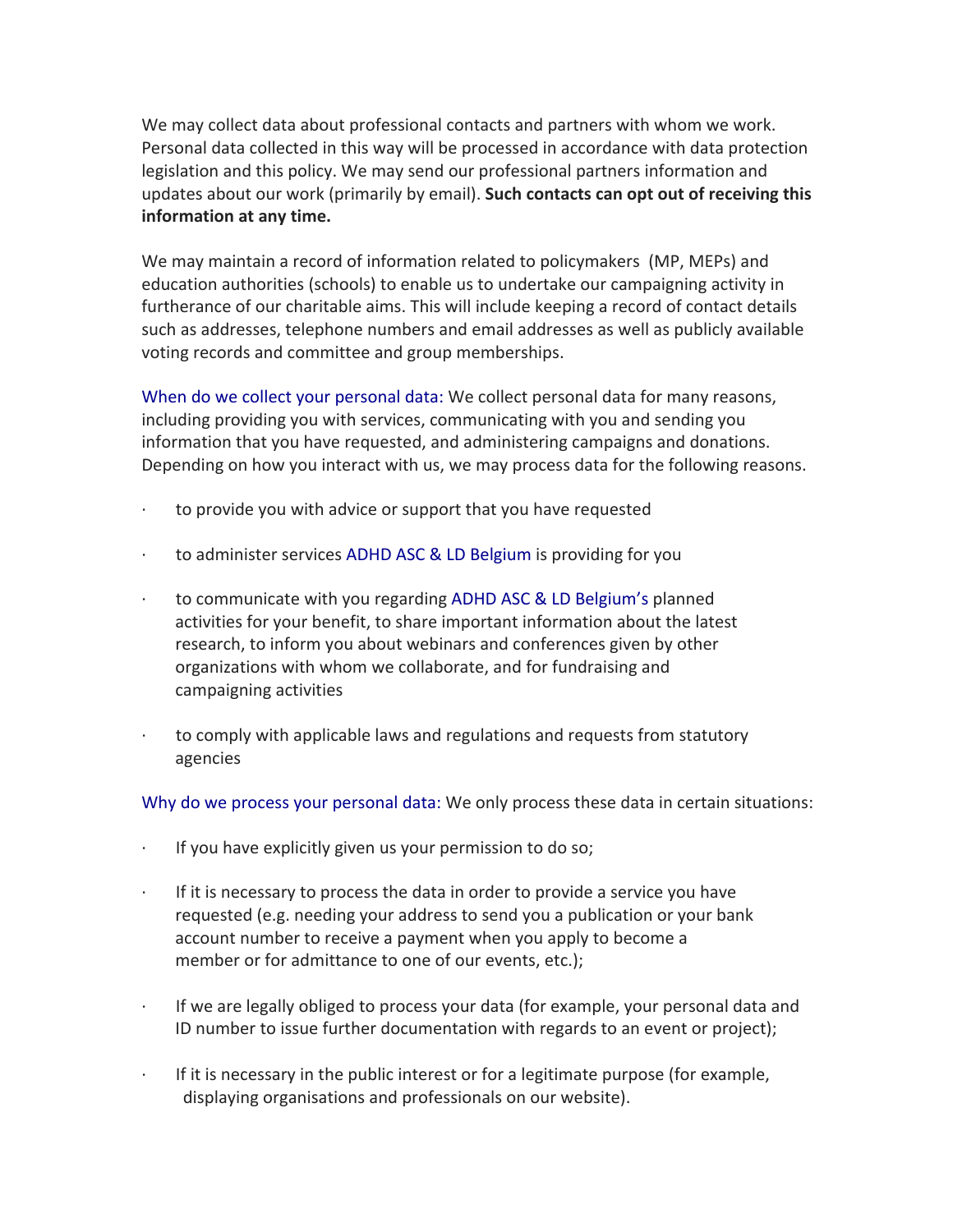- We will **only** use your professional membership data for our website to indicate that you are a professional member and include a biography about you **if you give your consent** to this when you become a professional member.
- We shall **not** indicate on our website that you have family membership.
- $\cdot$  We will always ask your permission to add a link to our website (for example, to an article published by you, to your own website, etc.).

Should we provide links to other servers and websites in our web pages because they contain information, which may be of interest to our readers, we take no responsibility (and shall have no liability) for, and exercise no control over, said organisations's views, or accuracy of the information contained therein.

#### How does ADHD ASC & LD Belgium treat Personal Data?

To ensure that our services meet a high standard of quality, our files are sometimes checked by our Executive Board Members, all volunteers, namely; the President/Vice-President, the Secretary and the Treasurer. Files may also be checked by local authorities at their request. All volunteers are bound by confidentiality policies.

Sensitive personal data (e.g. health information or bank account numbers) are always treated as confidential and never made public. We will only use your data for the service(s) you requested and we will never pass on contact details to third parties for commercial purposes.

## **Disclosure of your Personal Data**

We will not share any of your personal data to any third party – **except** when a) we are required to do so by law (for example, to law enforcement or regulatory bodies where this is required or allowed under the relevant legislation) and/or **b**) we have obtained your consent. We will **never** share or sell your personal data to a third-party organisation for marketing, fundraising, or campaigning purposes.

#### How long does ADHD ASC & LD Belgium keep Personal Data?

If you submit an application form to become a member, sign an online declaration, signup through our website for our newsletter service, register for an event or make a payment, we will keep your data for the time needed to provide the service you have requested and/or according to the legal basis of ASBL's in Belgium. ADHD ASC & LD Belgium may also decide to collect some data in an aggregated form, over a longer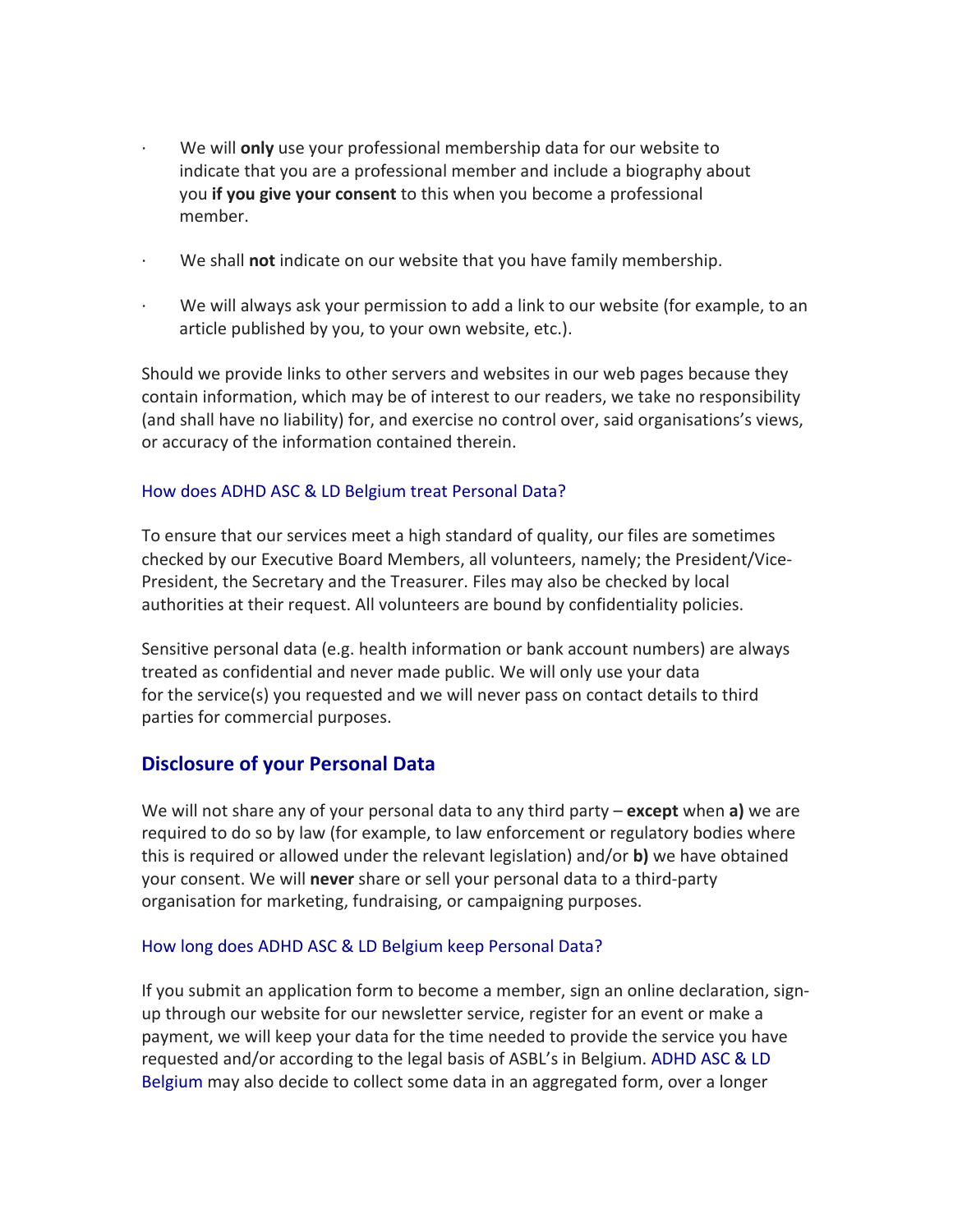period of time, in order to evaluate and make adjustments to its own activities (for example, website visitors, newsletter opening track record).

The length of time that data will be kept may depend on the reasons for which we are processing the data and on the law or regulations that the information falls under, such as financial regulations or any contractual obligation we might have. Once the retention period has expired, the information will be confidentially disposed of or permanently deleted. This is governed by the laws in Belgium for non-profit organizations (ASBL) for whom we are obliged to keep information pertaining to the running of our organization (for example, end of financial bank statements with back-up paper documents) so that the authorities can ask to see in a audit at any time.

#### How does ADHD ASC & LD BELGIUM keep my Personal Data safe and treat Security of data?

Your data will be processed in a way that is safe. We therefore use various security technologies and measures to protect your data from unauthorized access, use, loss or publication. These technologies and measures are tested on a regular basis and updated if necessary.

We use appropriate technical and organizational measures and precautions to protect your personal data and to prevent the loss, misuse or alteration of your personal data.

We encourage you to review the privacy statements of websites you choose to link to from the ADHD ASC & LD Belgium website, so that you can understand how those sites collect, use and share your information. We are not responsible for the privacy statements, security, or other content on sites outside of the website.

## **You Rights: What you Can Do about my your Personal Data**

You have many rights under data protection legislation. These include the:

Right of access: You have the right to know what information we hold about you and to send a written request to see your records. We will supply any information you ask for that we hold about you as soon as possible, but this may take up to 30 days. We will not charge you for this other than in exceptional circumstances. You will be asked for proof of identity as the person dealing with your request may not be the staff member you have met before. We need to be sure we are only releasing your personal data to you.

Right to be informed: You have the right to be informed about how your personal data will be used. This policy, as well as any additional information or notice that is provided to you either at the time you provided your details, or otherwise, is intended to provide you with this information.